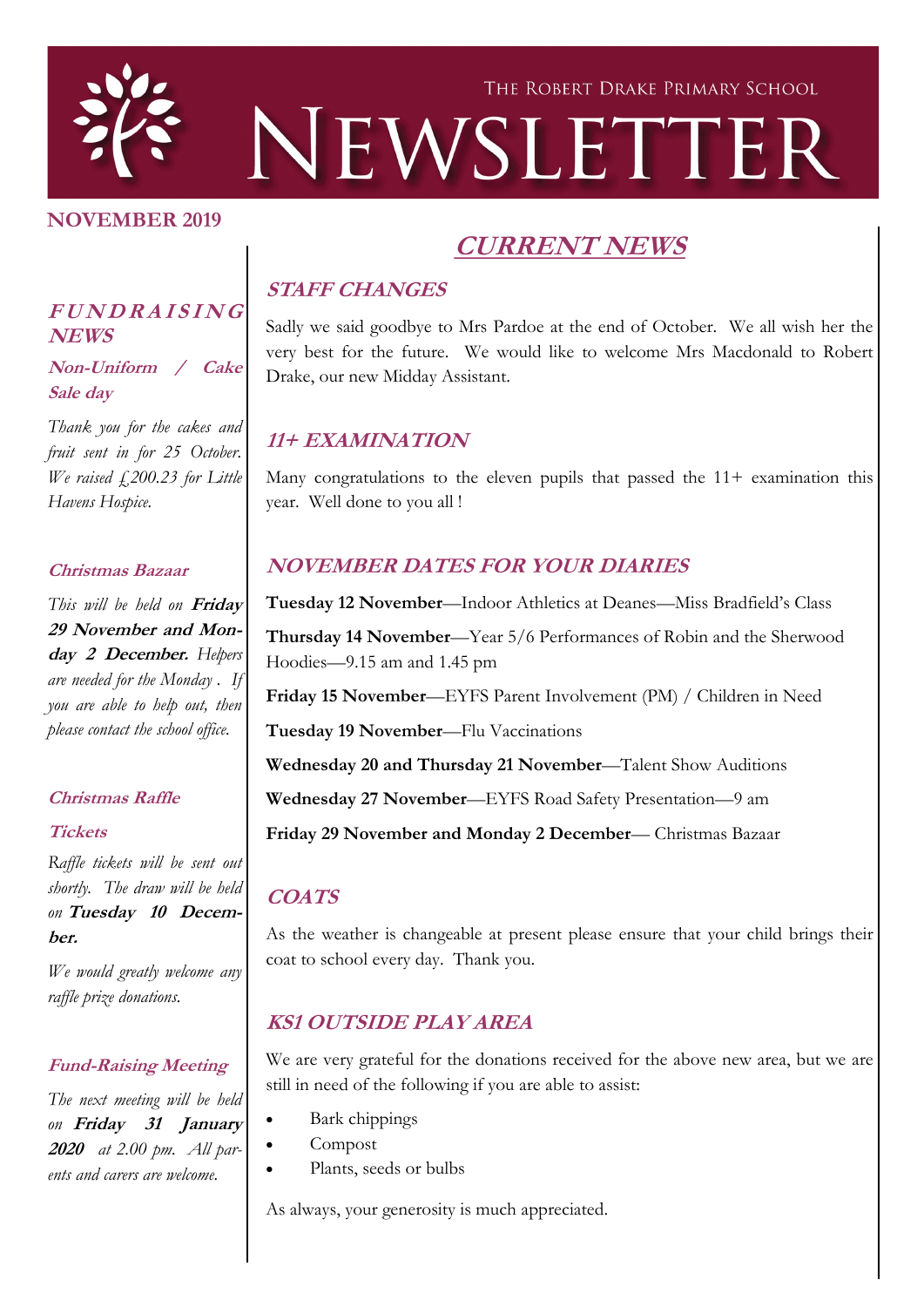#### **GOVERNOR NEWS**

#### **Attendance**

*The attendance for October was 97.5%*

## **RECEPTION APPLICATIONS FOR SEPTEMBER 2020**

Applications for Reception places for children starting school in September 2020 will open on **Monday 11 November**. Applications can be made online from this date (via [www.essex.gov.uk/admissions\),](http://www.essex.gov.uk/admissions) and the statutory closing date for applications is **15 January 2020**.

All relevant information in respect of admissions is available on the above website.

If you submit your application on-line, please ensure you receive an acknowledgement.

# **WHAT'S BEEN HAPPENING**

## **THE SCHOOL COUNCIL**

At the October School Council meeting, the Councillors discussed pen recycling and brainstormed some ideas for Children in Need.

At the November meeting, the Council discussed how the pen recycling was working and it was confirmed that there were recycling boxes in each of the classes and that the pens were being recycled. It was also noted that parents and carers had been informed about Children in Need 2019, which was due to take place on **Friday 15 November.** 

#### **EARLY BIRD INITIATIVE**

Mrs Rawling was delighted with the Early Bird Initiative that took place last month. The children really enjoyed meeting Early Bird and punctuality at the school did improve. The initiative will be taking place again later in the year.

## **KS1 PARENT INVOLVEMENT DAY**

The children in KS1 had a great day last week building a moving vehicle which had to be able to carry a toy for a distance of 1 metre.

Thank you to all the parents and carers for your contributions. Much appreciated.



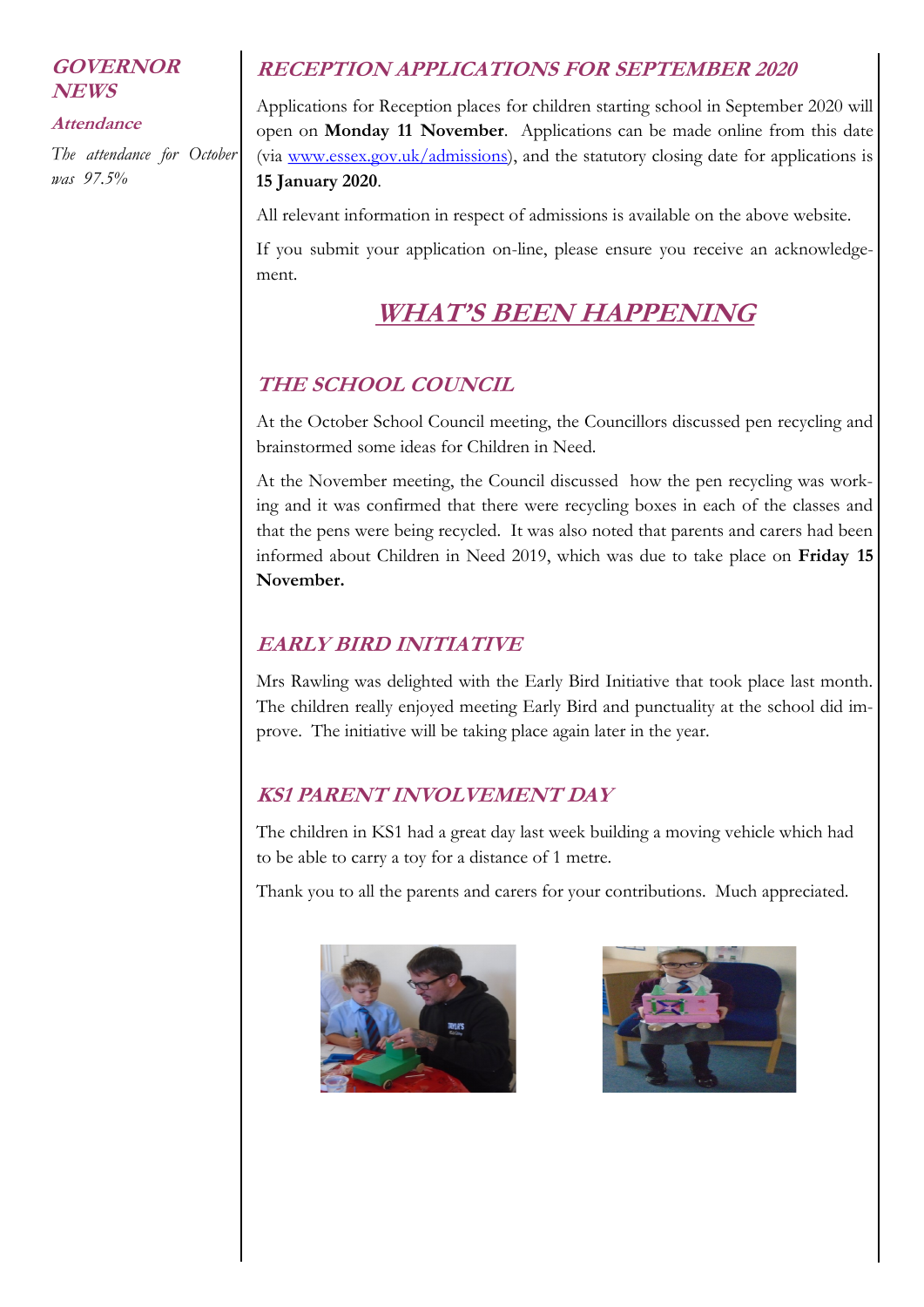## **HARVEST FESTIVAL**

The Harvest Festival took place on 25 October, with Mrs Vickery's class taking assembly. Many thanks to all the parents and carers for your generous donations. All your donations went to the Yellow Door Charity who were very appreciative of your generosity.

# **PARALYMPICS**

Because of their excellent attitude to learning, six pupils were invited to take part in a Paralympic Games Festival at Deanes School, taking part in Paralympic events. The children did fantastically well, and won through to the County Finals in the New Age Kurling event. This final will be taking place in March 2020. The children also did really well in the Seated Volleyball event, losing the final by two points. All the children were a credit to the school and were amazing sportsmen.

Well done Kyle, Alfie, Alysha, McKenzie, Jack and Isabelle. Great achievement !





#### **SPORTS RESULTS**

Football: The girls team played in a football tournament at Waterside in October. They played really well as a team, and although they didn't get through to the quarter finals the school was vert impressed with the way they encouraged each other and their positive attitude.

Netball: The mixed netball team placed South Benfleet on Thursday 7 November. Although they lost the match 4-9, the team played well and battled hard.

## **DODGEBALL COMPETITION**

Frank, who participated in the Dodgeball Competition, gave the following report: 'On 22 October the Dodgeball Team went to The Deanes Academy to compete in the schools' annual Dodgeball Tournament. Schools taking part included Kents Hill, Riverside, Thundersley and Grovewood (who had five teams in the tournament). Although we got through to the quarter finals, the team persevered and felt triumphant with a 60% win ratio. We accepted that we didn't win, but were proud of the way the team played.'

## **ALDI'S KIT FOR SCHOOLS**

Over the last few weeks the school has been collecting Team GB stickers with Aldi's Kit for Schools for the chance to be one of 20 primary schools to win  $\ddot{\text{f}}$ , 20,000 to build a health legacy at our school. The last day for sending your stickers in is **Wednesday 13 November**.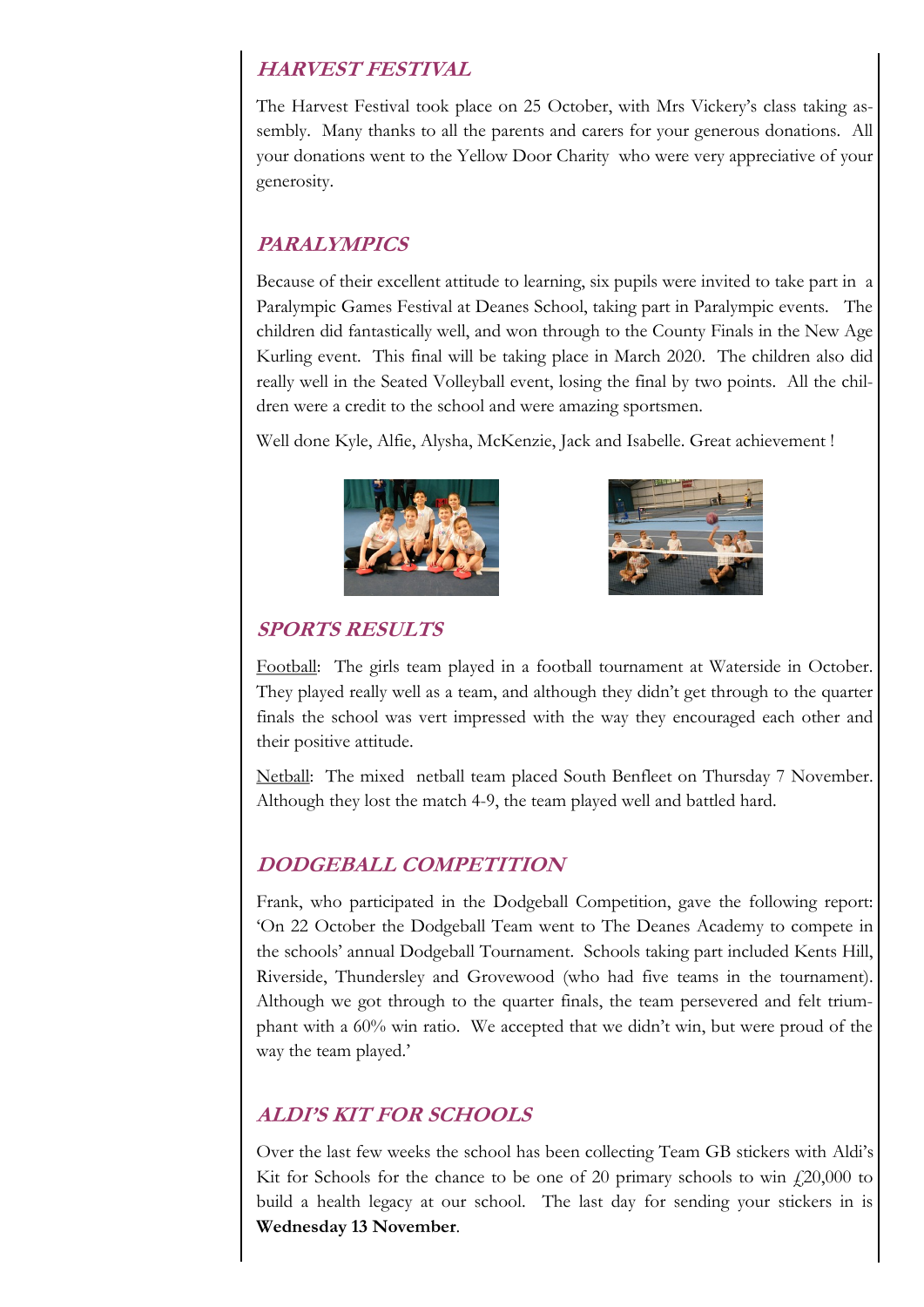We already have three completed posters and are hoping to have enough stickers to finish a fourth poster.

# **POPPY APPEAL**

Poppies have been on sale in school this month, and children have been spoken with about the significance of Remembrance Day. A two minute's silence was held in school on **Monday 11 November** at 11 am.

Mrs Vickery's and Miss Bradfield's classes also had a visit from Mr Richard Burgess of the Worksecure Group who gave a living history talk on life during the war.

# **FORTHCOMING EVENTS**

# **YEARS 5 & 6 PERFORMANCES - 'ROBIN AND THE SHER-WOOD HOODIES'**

This year the Year 5 and 6 performances will take place on **Thursday 14 November.**  There will be a morning performance at 9.15 am and an afternoon performance at 1.45 pm. Tickets will be limited to 3 per pupil and are available to purchase on ParentPay.

Further details have already been circulated.

## **CHILDREN IN NEED - NOVEMBER 2019**

As advised above, Children in Need is taking place on **Friday 15 November.** 

All children should wear normal school uniform to school on this day, but they can wear Pudsey Ears or a Children in Need wristband to school.

All children had been invited to enter a Pudsey Bear picture competition. All pictures need to be brought in to school by the morning of **Friday 15 November** judging will be taking place later the same day and a prize given to the winning picture from each phase group.

All donations for Children in Need this year are to be made through ParentPay.

## **CHRISTMAS PERFORMANCE DATES**

Years 1 and 2 Christmas performances will be taking place on **Wednesday 4 and Friday 6 December**, both at 9.15 am.

Children in EYFS will be perform their Christmas show on **Wednesday 11 December** at 9.15 am and at 2.30 pm.

The children in Years 3 and 4 will be taking part in a Carol Concert at St Peter's Church on **Thursday 12 December** at 9.30 am.

Further details of these events will be circulated closer to the dates.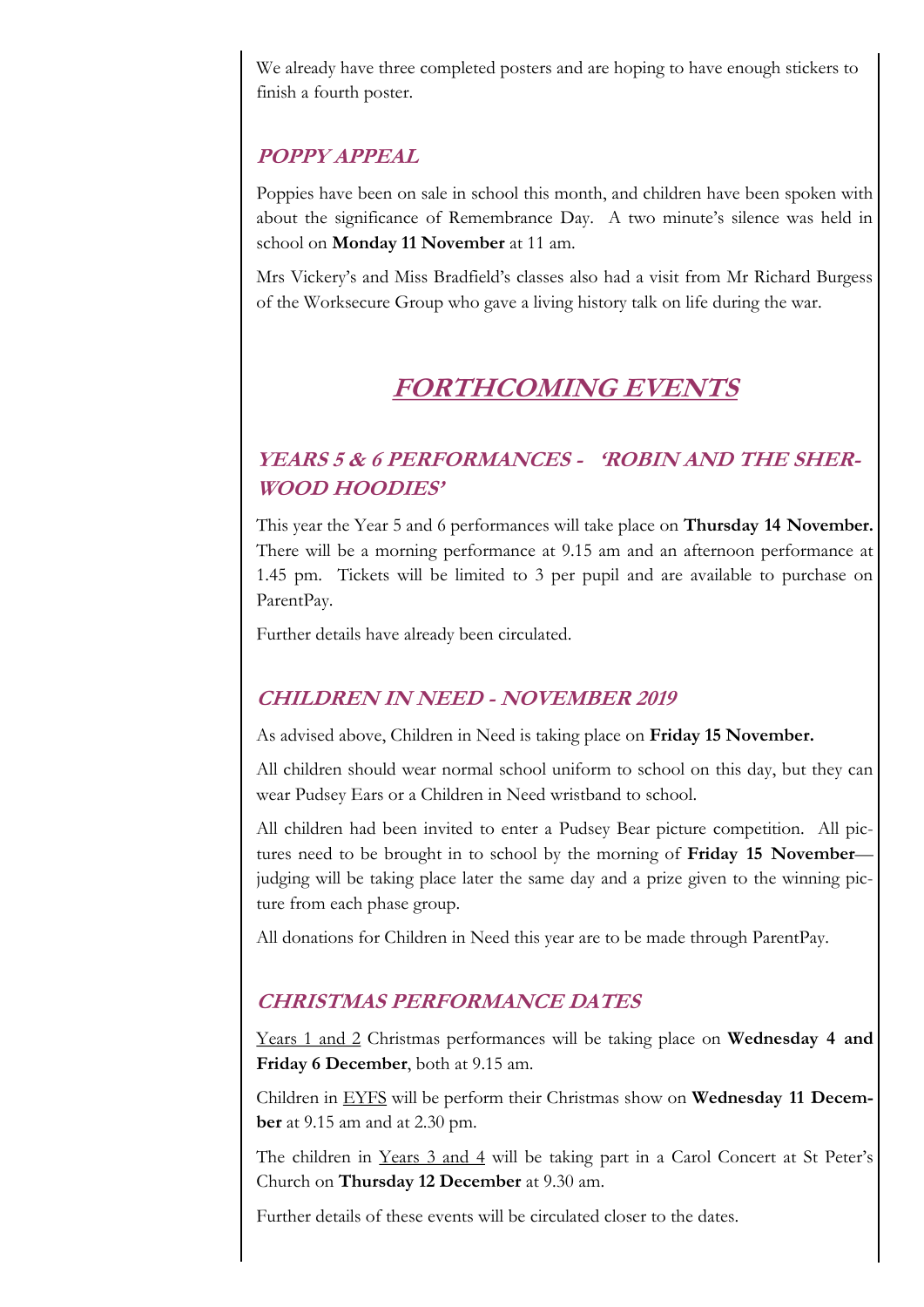#### **FORTHCOMING DATES**

**Thursday 14 November**—Year 5/6 Performances (AM and PM) **Friday 15 November**—EYFS Parent Involvement (PM) **Friday 29 November and Monday 2 December**— Christmas Bazaar **Wednesday 4 and Friday 6 December**—KS1 Performances (AM) **Tuesday 10 December**—Year 5/6 Visit to Cardfields **Wednesday 11 December—**EYFS Performances (AM and PM) **Thursday 12 December**—Year 3/4 Carol Concert at St Peter's Church, 9.30 am **Friday 13 December**—Christmas Jumper Day / Christmas Dinner **Monday 6 January**—Non-Pupil Day **Monday 13 January**—Handwriting Week **Friday 24 January**—Year 3/4 Theatre Visit **Thursday 30 January**—Year 3/4 Parent Involvement Morning **Wednesday 5 February**—Class Photographs **Monday 10 February**—Creative Arts/Art Challenge Theme Week **Tuesday 3 and Thursday 5 March**—Parent Consultations **Friday 6 March**—Year 5 Appleton Day **Wednesday 18 March**—Year 1/2 Visit to Boydells Farm **Monday 11 to Thursday 14 May**– KS2 SATS **Saturday 16 May**—Robert Drake Summer Fayre **Thursday 21 May**—Sports Day **Monday 15 to Friday 19 June**—Year 6 Stubbers Residential Trip **Wednesday 24 June**—Year 1/2 Visit to Hedingham Castle **Friday 26 June**—Year 3/4 Visit to Hyde Hall **Thursday 2 July**—Open Afternoon **Friday 10 July**—Non-Pupil Day **Monday 20 July**—Year 6 Leaver's Disco **Wednesday 22 July**—Last Day of Term

#### **TERM HOLIDAY DATES**

**Friday 20 December to 3 January 2020—Christmas Break Monday 6 January—Non Pupil Day**